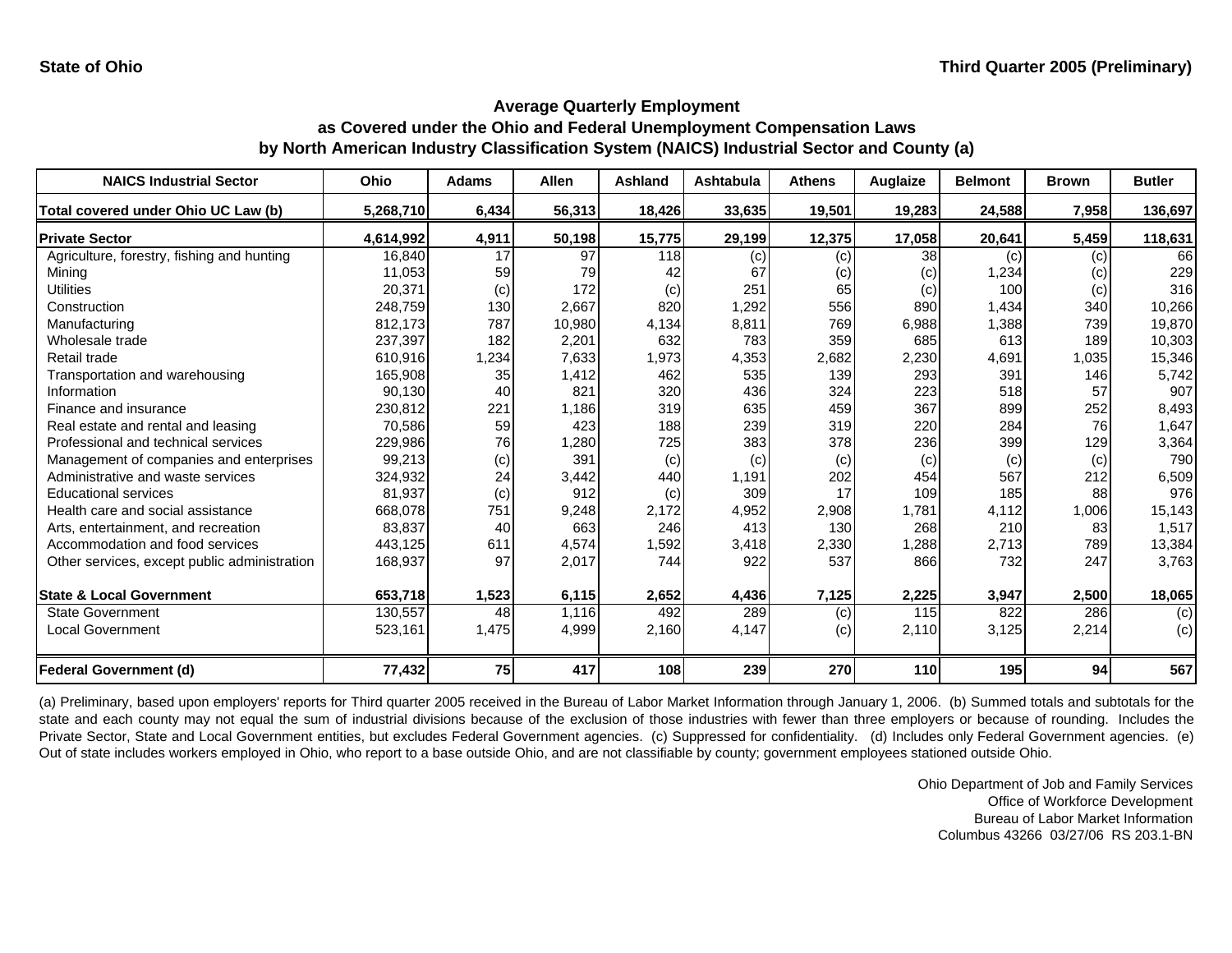| <b>NAICS Industrial Sector</b>               | Carroll | Champaign | Clark  | <b>Clermont</b> | <b>Clinton</b> | Columbiana | Coshocton | Crawford | Cuyahoga | <b>Darke</b> |
|----------------------------------------------|---------|-----------|--------|-----------------|----------------|------------|-----------|----------|----------|--------------|
| Total covered under Ohio UC Law (b)          | 5,666   | 11,019    | 50,504 | 52,832          | 24,463         | 31,895     | 12,606    | 15,764   | 741,135  | 18,700       |
| <b>Private Sector</b>                        | 4,734   | 9,087     | 43,886 | 45,890          | 21,456         | 27,494     | 11,014    | 13,775   | 658,006  | 16,657       |
| Agriculture, forestry, fishing and hunting   | 28      | 216       | 605    | (c)             | 26             | 192        | 148       | 154      | 389      | 754          |
| Mining                                       |         | (c)       | (c)    | (c)             | (c)            | 178        | 160       | (c)      | 291      | (c)          |
| Utilities                                    | (c)     | (c)       | 124    | 628             | (c)            | 101        | 416       | (c)      | 1,503    | (c)          |
| Construction                                 | 283     | 326       | 1,859  | 3,635           | 402            | 1,258      | 312       | 544      | 26,291   | 1,094        |
| Manufacturing                                | ,251    | 3,499     | 8,142  | 6,810           | 4,462          | 6,490      | 3,797     | 5,398    | 86.739   | 4,407        |
| Wholesale trade                              | 179     | 276       | 1,752  | 2,294           | 674            | 1,179      | 179       | 556      | 40,148   | 832          |
| Retail trade                                 | 769     | 1,158     | 6,248  | 8,726           | 1,741          | 4,313      | 1,369     | 1,393    | 69,570   | 2,194        |
| Transportation and warehousing               | 195     | 173       | 2,365  | 746             | (c)            | 1,372      | 346       | 313      | 21,874   | 905          |
| Information                                  | 57      | 102       | 229    | 1,174           | 269            | 162        | 79        | 75       | 16,122   | 146          |
| Finance and insurance                        | 98      | 266       | 2,124  | 3,192           | 643            | 910        | 260       | 637      | 54,563   | 605          |
| Real estate and rental and leasing           | 46      | 110       | 604    | 762             | 218            | 274        | 65        | 92       | 13,584   | 205          |
| Professional and technical services          | 86      | 154       | 741    | 2,131           | 180            | 584        | 130       | 442      | 44,551   | 522          |
| Management of companies and enterprises      | (c)     | (c)       | (c)    | 176             | 182            | 101        | 30        | (c)      | 14,562   | (c)          |
| Administrative and waste services            | 139     | 184       | 1,433  | 2,646           | 713            | 1,431      | 581       | 215      | 50,326   | 845          |
| <b>Educational services</b>                  | (c)     | (c)       | 774    | 420             | (c)            | 166        | 33        | (c)      | 18,992   | 47           |
| Health care and social assistance            | 527     | 968       | 8,331  | 4,520           | 956            | 4,758      | 1,779     | 1,943    | 108,433  | 1,980        |
| Arts, entertainment, and recreation          | 163     | 154       | 558    | 864             | 109            | 310        | 227       | 97       | 11,276   | 293          |
| Accommodation and food services              | 638     | 886       | 4,932  | 5,160           | 1,165          | 2,604      | 739       | 1,265    | 55,785   | 1,126        |
| Other services, except public administration | 219     | 345       | 2,155  | 1,943           | 378            | 1,112      | 362       | 476      | 23,007   | 653          |
|                                              |         |           |        |                 |                |            |           |          |          |              |
| <b>State &amp; Local Government</b>          | 932     | 1,932     | 6,618  | 6,942           | 3,008          | 4,401      | 1,592     | 1,989    | 83,128   | 2,044        |
| <b>State Government</b>                      | 30      | 67        | 263    | 504             | 149            | 290        | 48        | 102      | 4,999    | 45           |
| <b>Local Government</b>                      | 902     | 1,865     | 6,355  | 6,438           | 2,859          | 4,111      | 1,544     | 1,887    | 78,129   | 1,999        |
| Federal Government (d)                       | 50      | 82        | 603    | 324             | 166            | 556        | 99        | 83       | 16,077   | $122$        |

(a) Preliminary, based upon employers' reports for Third quarter 2005 received in the Bureau of Labor Market Information through January 1, 2006. (b) Summed totals and subtotals for the state and each county may not equal the sum of industrial divisions because of the exclusion of those industries with fewer than three employers or because of rounding. Includes the Private Sector, State and Local Government entities, but excludes Federal Government agencies. (c) Suppressed for confidentiality. (d) Includes only Federal Government agencies. (e) Out of state includes workers employed in Ohio, who report to a base outside Ohio, and are not classifiable by county; government employees stationed outside Ohio.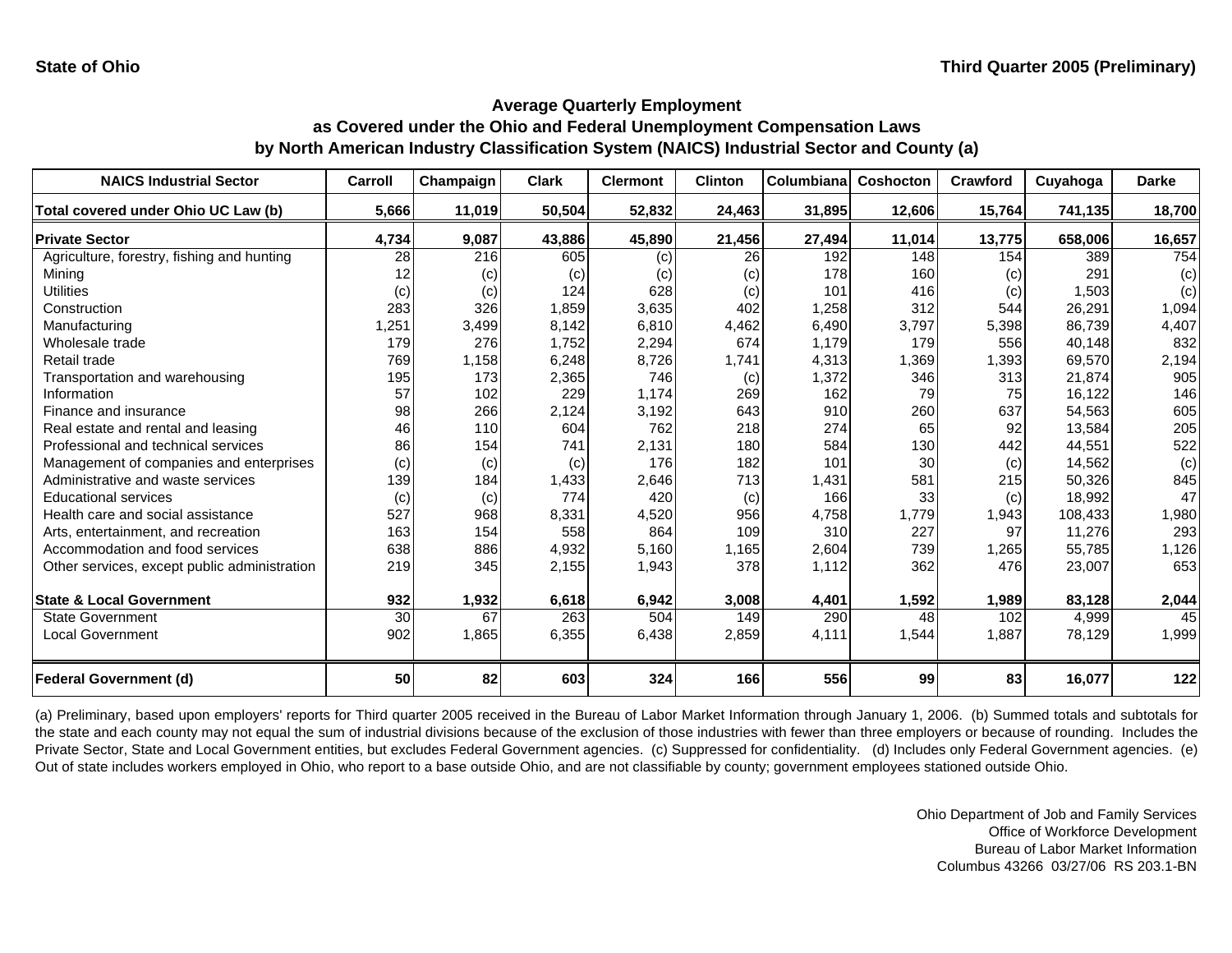| <b>NAICS Industrial Sector</b>               | <b>Defiance</b> | <b>Delaware</b> | Erie   | <b>Fairfield</b> | <b>Fayette</b> | <b>Franklin</b> | <b>Fulton</b> | <b>Gallia</b> | Geauga | Greene |
|----------------------------------------------|-----------------|-----------------|--------|------------------|----------------|-----------------|---------------|---------------|--------|--------|
| Total covered under Ohio UC Law (b)          | 16,892          | 63,107          | 41,678 | 37,498           | 10,766         | 671,389         | 21,531        | 12,065        | 35,694 | 53,111 |
| <b>Private Sector</b>                        | 14,988          | 56,082          | 36,391 | 29,562           | 9,221          | 573,471         | 19,243        | 10,169        | 32,060 | 44,036 |
| Agriculture, forestry, fishing and hunting   | 31              | 249             | 330    | 60               | 20             | 357             | 303           | 45            | 320    | 67     |
| Mining                                       | (c)             | 105             | 128    | 31               | (c)            | 204             | (c)           | (c)           | (c)    | (c)    |
| Utilities                                    | (c)             | 127             | (c)    | 184              | (c)            | 2,385           | (c)           | 809           | (c)    | (c)    |
| Construction                                 | 548             | 3,536           | 1,356  | 2,457            | 354            | 29,528          | 1,080         | 491           | 2,706  | 2,201  |
| Manufacturing                                | 5,417           | 5,490           | 7,193  | 5,055            | 2,319          | 43,600          | 9,248         | 741           | 9,765  | 3,793  |
| Wholesale trade                              | 545             | 2,258           | 1,547  | 769              | 519            | 29,263          | 754           | 218           | 1,757  | 1,309  |
| Retail trade                                 | 2,395           | 10,055          | 5,115  | 5,024            | 1,936          | 77,631          | 1,897         | 1,725         | 3,686  | 8,580  |
| Transportation and warehousing               | 314             | 1,794           | 761    | 413              | 867            | 30,945          | 337           | 248           | 496    | 641    |
| Information                                  | 281             | 392             | 466    | 378              | 57             | 17,592          | 171           | 89            | 204    | 1,400  |
| Finance and insurance                        | 656             | 4,530           | 628    | 894              | 346            | 46,558          | 445           | 406           | 720    | 1,828  |
| Real estate and rental and leasing           | 92              | 879             | 336    | 477              | 158            | 12,741          | 141           | 75            | 214    | 429    |
| Professional and technical services          | 209             | 6,894           | 663    | 1,085            | 114            | 40,322          | 260           | 96            | 1,084  | 5,878  |
| Management of companies and enterprises      | 91              | 561             | 60     | 114              | (c)            | 16,752          | 103           | (c)           | 250    | 137    |
| Administrative and waste services            | 385             | 2,346           | 1,171  | 2,958            | 198            | 54,780          | 710           | 317           | 2,075  | 2,594  |
| <b>Educational services</b>                  | 286             | 1,158           | (c)    | 272              | (c)            | 9,091           | (c)           | (c)           | 601    | 1,781  |
| Health care and social assistance            | 1,780           | 3,763           | 4,579  | 3,444            | 918            | 74,143          | 1,794         | 3,130         | 3,330  | 5,209  |
| Arts, entertainment, and recreation          | 147             | 2,916           | 4,160  | 504              | 57             | 8,475           | 407           | 52            | 928    | 1,052  |
| Accommodation and food services              | 1,194           | 7,295           | 6,465  | 4,089            | 1,108          | 57,172          | 1,127         | 880           | 2,717  | 5,854  |
| Other services, except public administration | 594             | 1,734           | 1,078  | 1,353            | 226            | 21,931          | 411           | 373           | 1,139  | 1,151  |
| <b>State &amp; Local Government</b>          | 1,905           | 7,024           | 5,287  | 7,936            | 1,545          | 97,919          | 2,289         | 1,896         | 3,635  | 9,076  |
| <b>State Government</b>                      | 110             | 1,293           | 1,117  | 818              | 50             | 47,820          | 168           | (c)           | 201    | (c)    |
| <b>Local Government</b>                      | 1,795           | 5,731           | 4,170  | 7,118            | 1,495          | 50,099          | 2,121         | (c)           | 3,434  | (c)    |
| <b>Federal Government (d)</b>                | 111             | 254             | 218    | 258              | 58             | 11,523          | 101           | 95            | 132    | 11,670 |

(a) Preliminary, based upon employers' reports for Third quarter 2005 received in the Bureau of Labor Market Information through January 1, 2006. (b) Summed totals and subtotals for the state and each county may not equal the sum of industrial divisions because of the exclusion of those industries with fewer than three employers or because of rounding. Includes the Private Sector, State and Local Government entities, but excludes Federal Government agencies. (c) Suppressed for confidentiality. (d) Includes only Federal Government agencies. (e) Out of state includes workers employed in Ohio, who report to a base outside Ohio, and are not classifiable by county; government employees stationed outside Ohio.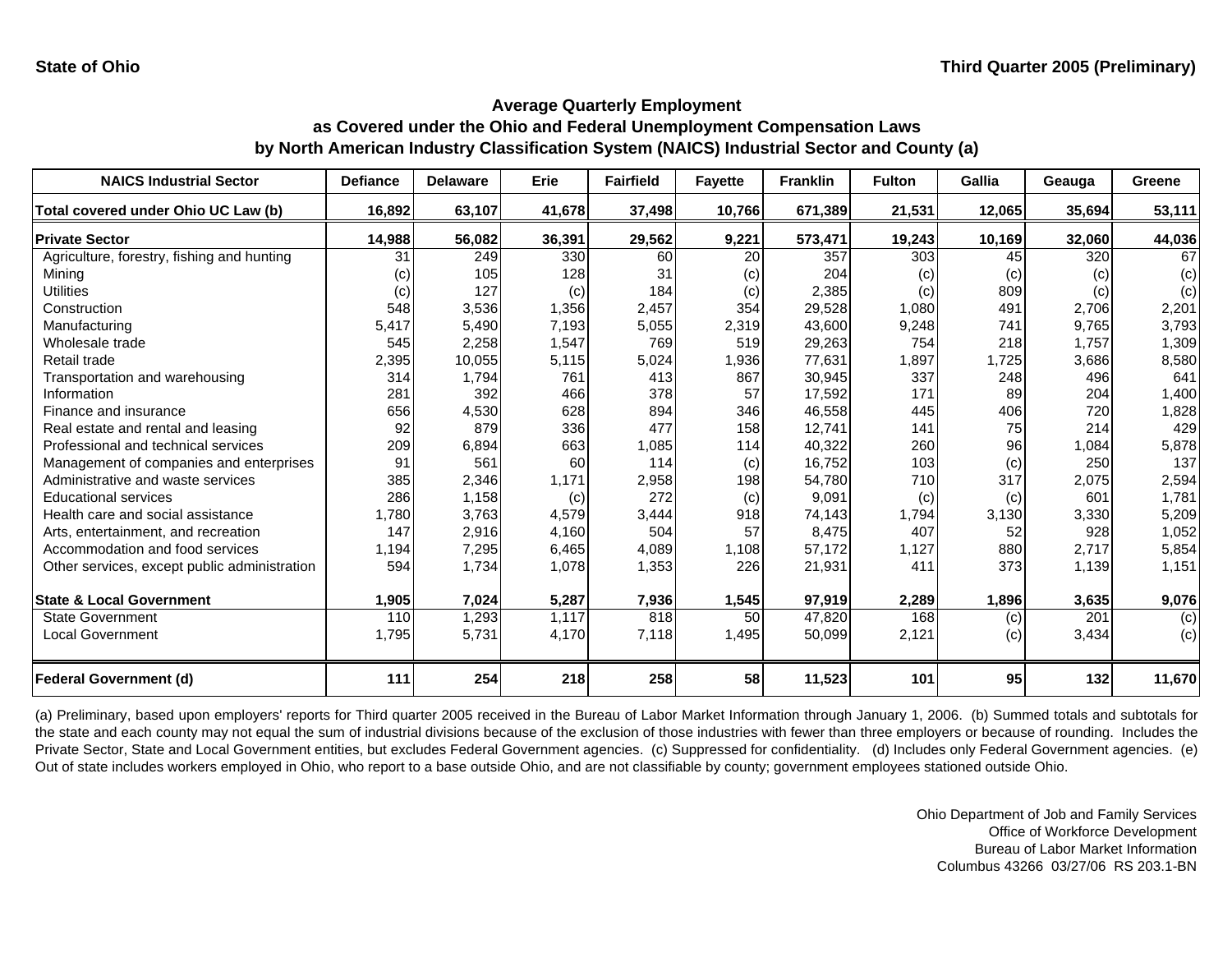| <b>NAICS Industrial Sector</b>               | <b>Guernsey</b> | <b>Hamilton</b> | <b>Hancock</b> | <b>Hardin</b> | <b>Harrison</b> | <b>Henry</b> | Highland | <b>Hocking</b> | <b>Holmes</b> | <b>Huron</b> |
|----------------------------------------------|-----------------|-----------------|----------------|---------------|-----------------|--------------|----------|----------------|---------------|--------------|
| Total covered under Ohio UC Law (b)          | 15,039          | 530,907         | 41,177         | 8,923         | 3,986           | 11,948       | 11,824   | 6,866          | 17,627        | 25,377       |
| <b>Private Sector</b>                        | 12,580          | 486,403         | 37,996         | 7,270         | 3,128           | 9,924        | 9,346    | 5,180          | 15,995        | 22,689       |
| Agriculture, forestry, fishing and hunting   | (c)             | 186             | (c)            | 48            | 51              | 245          | 22       | 32             | 191           | 1,217        |
| Mining                                       | 134             | 127             | (c)            | (c)           | 353             | (c)          | 100      | (c)            | 156           | (c)          |
| <b>Utilities</b>                             | 43              | 1,430           | 114            | 55            | (c)             | (c)          | 79       | (c)            | (c)           | (c)          |
| Construction                                 | 525             | 26,021          | 1,110          | 162           | 134             | 665          | 378      | 369            | 1,744         | 1,823        |
| Manufacturing                                | 2,733           | 60,208          | 11,780         | 2,482         | 660             | 3,948        | 3,094    | 1,096          | 6,268         | 8,370        |
| Wholesale trade                              | 344             | 28,314          | 1,236          | 230           | 156             | 287          | 230      | 121            | 614           | 698          |
| Retail trade                                 | 2,072           | 53,202          | 5,985          | 1,104         | 308             | 1,132        | 1,565    | 998            | 2,030         | 2,339        |
| Transportation and warehousing               | 540             | 12,895          | 1,695          | 136           | 81              | 602          | 190      | 114            | 505           | 998          |
| Information                                  | 136             | 10,415          | 417            | 75            | 21              | 118          | 413      | 49             | 81            | 304          |
| Finance and insurance                        | 272             | 23,804          | 691            | 210           | 53              | 290          | 455      | 188            | 354           | 512          |
| Real estate and rental and leasing           | 126             | 8,202           | 437            | 66            | 74              | 67           | 80       | 157            | 57            | 188          |
| Professional and technical services          | 254             | 35,751          | 896            | 103           | 50              | 108          | 132      | 88             | 270           | 448          |
| Management of companies and enterprises      | (c)             | 26,555          | 463            | (c)           | (c)             | (c)          | (c)      | (c)            | 69            | 58           |
| Administrative and waste services            | 761             | 44,030          | 2,014          | 89            | 63              | 178          | 310      | 128            | 797           | 531          |
| <b>Educational services</b>                  | 65              | 9,856           | 861            | (c)           | (c)             | 49           | (c)      | 28             | (c)           | (c)          |
| Health care and social assistance            | 2,426           | 76,018          | 3.776          | 721           | 636             | 1,171        | 958      | 536            | 1,281         | 2,152        |
| Arts, entertainment, and recreation          | 100             | 9,488           | 376            | 101           | 77              | 21           | 45       | 112            | 127           | 251          |
| Accommodation and food services              | 1,562           | 41,715          | 3,547          | 800           | 293             | 641          | 983      | 796            | 1,183         | 1,820        |
| Other services, except public administration | 340             | 18,185          | 1,144          | 248           | 85              | 375          | 312      | 213            | 224           | 700          |
| <b>State &amp; Local Government</b>          | 2,460           | 44,504          | 3,181          | 1,653         | 858             | 2,024        | 2,479    | 1,686          | 1,631         | 2,688        |
| <b>State Government</b>                      | 776             | (c)             | 214            | 37            | 30              | 51           | 136      | 380            | 39            | 80           |
| <b>Local Government</b>                      | 1,684           | (c)             | 2,967          | 1,616         | 828             | 1,973        | 2,343    | 1,306          | 1,592         | 2,608        |
| Federal Government (d)                       | 125             | 9,736           | 176            | 88            | 65              | 125          | 121      | 53             | 75            | 140          |

(a) Preliminary, based upon employers' reports for Third quarter 2005 received in the Bureau of Labor Market Information through January 1, 2006. (b) Summed totals and subtotals for the state and each county may not equal the sum of industrial divisions because of the exclusion of those industries with fewer than three employers or because of rounding. Includes the Private Sector, State and Local Government entities, but excludes Federal Government agencies. (c) Suppressed for confidentiality. (d) Includes only Federal Government agencies. (e) Out of state includes workers employed in Ohio, who report to a base outside Ohio, and are not classifiable by county; government employees stationed outside Ohio.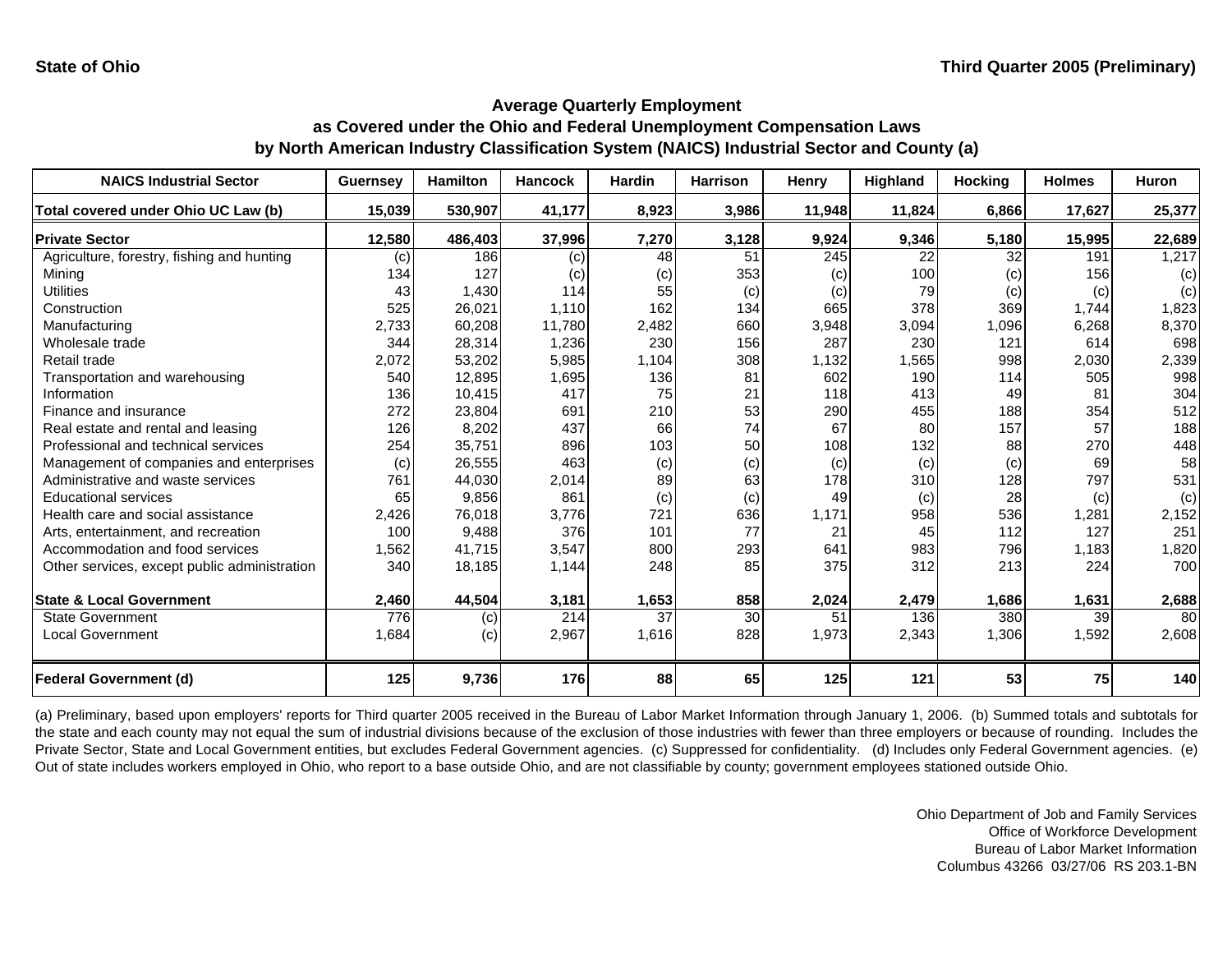| <b>NAICS Industrial Sector</b>               | <b>Jackson</b> | <b>Jefferson</b> | Knox   | Lake    | <b>Lawrence</b> | Licking | Logan  | Lorain  | Lucas   | <b>Madison</b> |
|----------------------------------------------|----------------|------------------|--------|---------|-----------------|---------|--------|---------|---------|----------------|
| Total covered under Ohio UC Law (b)          | 12,235         | 24,828           | 19,485 | 100,905 | 11,939          | 53,069  | 20,110 | 100,446 | 224,368 | 14,277         |
| <b>Private Sector</b>                        | 10,596         | 21,255           | 16,756 | 89,304  | 8,986           | 45,844  | 17,859 | 86,845  | 198,919 | 11,186         |
| Agriculture, forestry, fishing and hunting   | 75             | (c)              | 67     | 1,148   | (c)             | 546     | 60     | 743     | 444     | 83             |
| Mining                                       | 218            | 114              | 142    | 207     | (c)             | 97      | (c)    | (c)     | 96      | (c)            |
| Utilities                                    | (c)            | 837              | 48     | 649     | 113             | 210     | 37     | (c)     | 701     | (c)            |
| Construction                                 | 466            | 1,316            | 990    | 5,224   | 725             | 3,425   | 703    | 6,297   | 11,686  | 558            |
| Manufacturing                                | 4,429          | 2,715            | 4,734  | 21,440  | 586             | 8,134   | 5,763  | 21,222  | 26,157  | 2,953          |
| Wholesale trade                              | 178            | 673              | 334    | 4,488   | 183             | 1,216   | 380    | 2,786   | 9,434   | 474            |
| Retail trade                                 | 1,552          | 3,561            | 2,420  | 14,654  | 2,288           | 7,703   | 1,970  | 13,459  | 25,675  | 1,808          |
| Transportation and warehousing               | 112            | 447              | 169    | 985     | 728             | 1,596   | 1,456  | 1,848   | 8,107   | 965            |
| Information                                  | 115            | 648              | 316    | 817     | 89              | 554     | 107    | 1,341   | 3,039   | 66             |
| Finance and insurance                        | 367            | 458              | 418    | 2,137   | 318             | 2,265   | 349    | 2,081   | 6,795   | 176            |
| Real estate and rental and leasing           | 78             | 293              | 184    | 1,192   | 72              | 805     | 226    | 1,030   | 3,150   | 110            |
| Professional and technical services          | 147            | 488              | 266    | 3,580   | 219             | 1,439   | 715    | 2,016   | 8,829   | 545            |
| Management of companies and enterprises      | (c)            | (c)              | 75     | 1,258   | 84              | 1,251   | (c)    | 421     | 3,539   | 17             |
| Administrative and waste services            | 279            | 1,641            | 469    | 5,163   | 396             | 2,548   | 1,876  | 5,158   | 17,502  | 838            |
| <b>Educational services</b>                  | 27             | 582              | 1,209  | 1,355   | 39              | 1,089   | 60     | 2,210   | 3,659   | (c)            |
| Health care and social assistance            | 1,114          | 4,281            | 2,422  | 10,558  | 1,628           | 5,485   | 1,810  | 12,389  | 38,254  | 1,128          |
| Arts, entertainment, and recreation          | 112            | 419              | 224    | 1,432   | 52              | 864     | 174    | 1,779   | 3,913   | 49             |
| Accommodation and food services              | 1,050          | 1,932            | 1,625  | 9,561   | 1,120           | 5,002   | 1,467  | 8,227   | 19,572  | 1,167          |
| Other services, except public administration | 218            | 823              | 644    | 3,456   | 329             | 1,616   | 657    | 3,426   | 8,365   | 186            |
| <b>State &amp; Local Government</b>          | 1,639          | 3,573            | 2,730  | 11,600  | 2,953           | 7,225   | 2,250  | 13,602  | 25,449  | 3,091          |
| <b>State Government</b>                      | 179            | 97               | (c)    | 151     | 368             | 974     | 92     | 1,293   | 7.766   | 1,332          |
| <b>Local Government</b>                      | 1,460          | 3,476            | (c)    | 11,449  | 2,585           | 6,251   | 2,158  | 12,309  | 17,683  | 1,759          |
| <b>Federal Government (d)</b>                | 78             | 233              | 114    | 453     | 146             | 510     | 147    | 1,148   | 2,043   | 86             |

(a) Preliminary, based upon employers' reports for Third quarter 2005 received in the Bureau of Labor Market Information through January 1, 2006. (b) Summed totals and subtotals for the state and each county may not equal the sum of industrial divisions because of the exclusion of those industries with fewer than three employers or because of rounding. Includes the Private Sector, State and Local Government entities, but excludes Federal Government agencies. (c) Suppressed for confidentiality. (d) Includes only Federal Government agencies. (e) Out of state includes workers employed in Ohio, who report to a base outside Ohio, and are not classifiable by county; government employees stationed outside Ohio.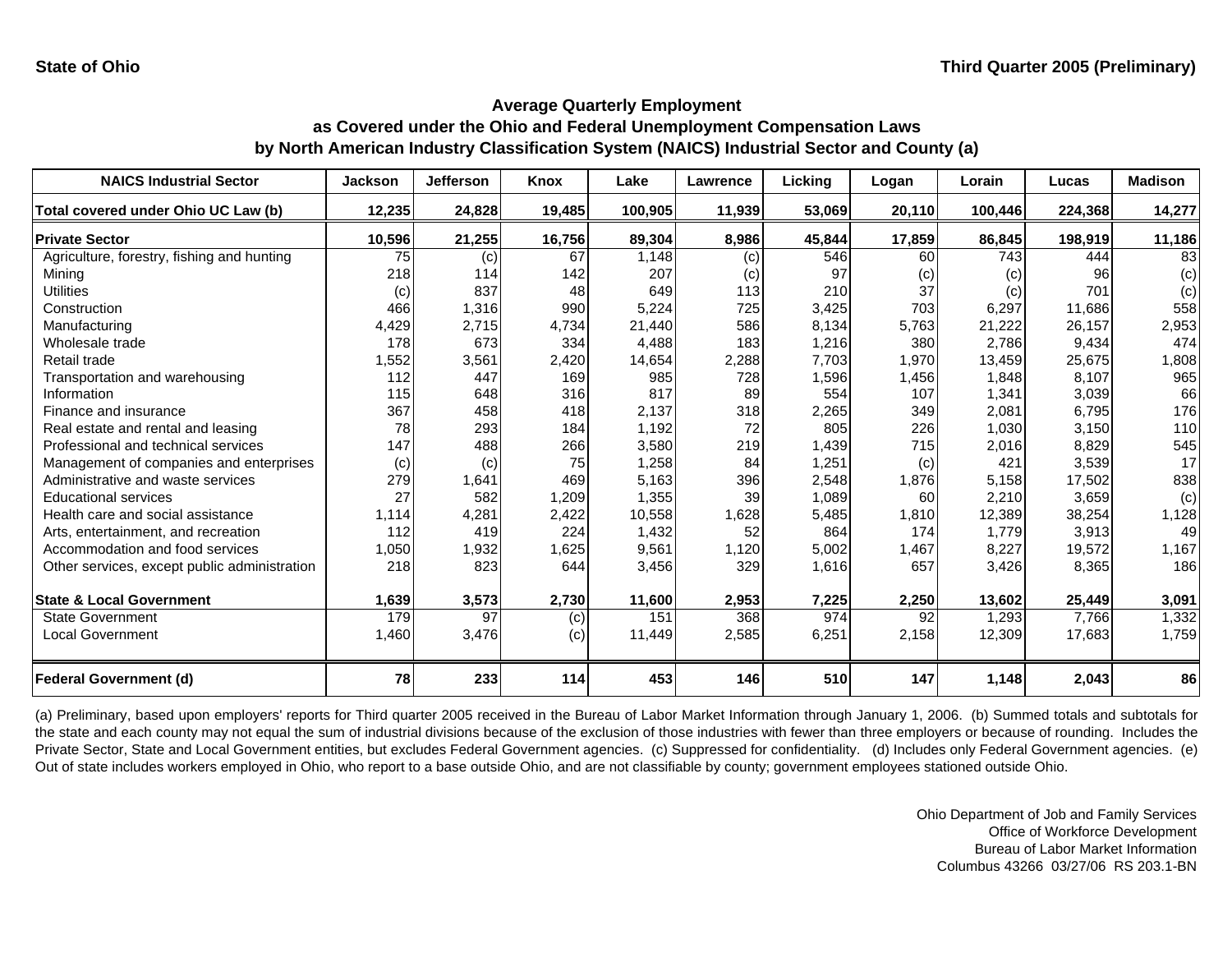| <b>NAICS Industrial Sector</b>               | <b>Mahoning</b> | <b>Marion</b> | <b>Medina</b> | <b>Meigs</b> | <b>Mercer</b> | <b>Miami</b> | <b>Monroe</b>   | Montgomery | Morgan | <b>Morrow</b> |
|----------------------------------------------|-----------------|---------------|---------------|--------------|---------------|--------------|-----------------|------------|--------|---------------|
| Total covered under Ohio UC Law (b)          | 106,113         | 27,434        | 59,856        | 3,566        | 17,163        | 41,163       | 3,160           | 275,720    | 2,728  | 6,023         |
| <b>Private Sector</b>                        | 93,335          | 21,861        | 53,271        | 2,542        | 14,536        | 36,361       | 2,321           | 247,084    | 2,071  | 4,433         |
| Agriculture, forestry, fishing and hunting   | 183             | 68            | 200           | 131          | 344           | 167          | 17              | 265        | (c)    | 36            |
| Mining                                       | 247             | (c)           | (c)           | 148          | (c)           | 78           | 48              | (c)        | 43     | 32            |
| <b>Utilities</b>                             | 430             | (c)           | (c)           | 19           | (c)           | (c)          | (c)             | (c)        | (c)    | (c)           |
| Construction                                 | 6,106           | 851           | 4,406         | 246          | 977           | 2,072        | 235             | 11,131     | 167    | 462           |
| Manufacturing                                | 10,516          | 7,042         | 9,834         | 130          | 4,879         | 10,387       | 330             | 40.929     | 367    | 1,277         |
| Wholesale trade                              | 4,568           | 536           | 3,033         | 47           | 611           | 1,800        | 57              | 10,089     | 70     | 92            |
| Retail trade                                 | 14,846          | 2,929         | 7,862         | 593          | 2,088         | 5,607        | 368             | 28,386     | 345    | 776           |
| Transportation and warehousing               | 3,203           | 632           | 2,762         | 45           | 1,015         | 769          | 126             | 9.372      | (c)    | 38            |
| Information                                  | 2,066           | (c)           | 565           | (c)          | 165           | 372          | 25              | 9,200      | 37     | 19            |
| Finance and insurance                        | 3,195           | 517           | 1,255         | 147          | 592           | 1,015        | 422             | 10.692     | 106    | 95            |
| Real estate and rental and leasing           | 1,226           | 432           | 615           | 13           | 146           | 401          | 9               | 3,656      | 9      | 33            |
| Professional and technical services          | 2,845           | 665           | 2,185         | 60           | 235           | 713          | 40              | 13,946     | 53     | 62            |
| Management of companies and enterprises      | 868             | 137           | 2,611         | (c)          | 17            | (c)          | (c)             | 5,548      | (c)    | (c)           |
| Administrative and waste services            | 6,959           | 952           | 3,510         | 49           | 279           | 2,482        | 175             | 18,919     | 27     | 78            |
| <b>Educational services</b>                  | 1,379           | 114           | 344           | (c)          | 66            | 172          | 35              | 5,810      | (c)    | (c)           |
| Health care and social assistance            | 19,300          | 3,008         | 5,704         | 462          | 1,016         | 4,367        | 150             | 42,344     | 317    | 748           |
| Arts, entertainment, and recreation          | 1,315           | 239           | 1,587         | 12           | 221           | 395          | 20              | 3,043      | (c)    | 99            |
| Accommodation and food services              | 10,119          | 1,932         | 5,134         | 335          | 1,211         | 3,433        | 160             | 23,365     | 152    | 451           |
| Other services, except public administration | 3,962           | 771           | 1,577         | 72           | 655           | 1,272        | 95              | 9,443      | 78     | 84            |
| <b>State &amp; Local Government</b>          | 12,779          | 5,573         | 6,585         | 1,024        | 2,627         | 4,801        | 839             | 28,636     | 657    | 1,591         |
| <b>State Government</b>                      | 3,303           | 1,434         | 190           | 45           | 139           | 123          | $\overline{37}$ | 1.769      | 68     | 78            |
| <b>Local Government</b>                      | 9,476           | 4,139         | 6,395         | 979          | 2,488         | 4,678        | 802             | 26,867     | 589    | 1,513         |
|                                              |                 |               |               |              |               |              |                 |            |        |               |
| <b>Federal Government (d)</b>                | 1,342           | 156           | 369           | 81           | 98            | 214          | 50              | 5,439      | 39     | 56            |

(a) Preliminary, based upon employers' reports for Third quarter 2005 received in the Bureau of Labor Market Information through January 1, 2006. (b) Summed totals and subtotals for the state and each county may not equal the sum of industrial divisions because of the exclusion of those industries with fewer than three employers or because of rounding. Includes the Private Sector, State and Local Government entities, but excludes Federal Government agencies. (c) Suppressed for confidentiality. (d) Includes only Federal Government agencies. (e) Out of state includes workers employed in Ohio, who report to a base outside Ohio, and are not classifiable by county; government employees stationed outside Ohio.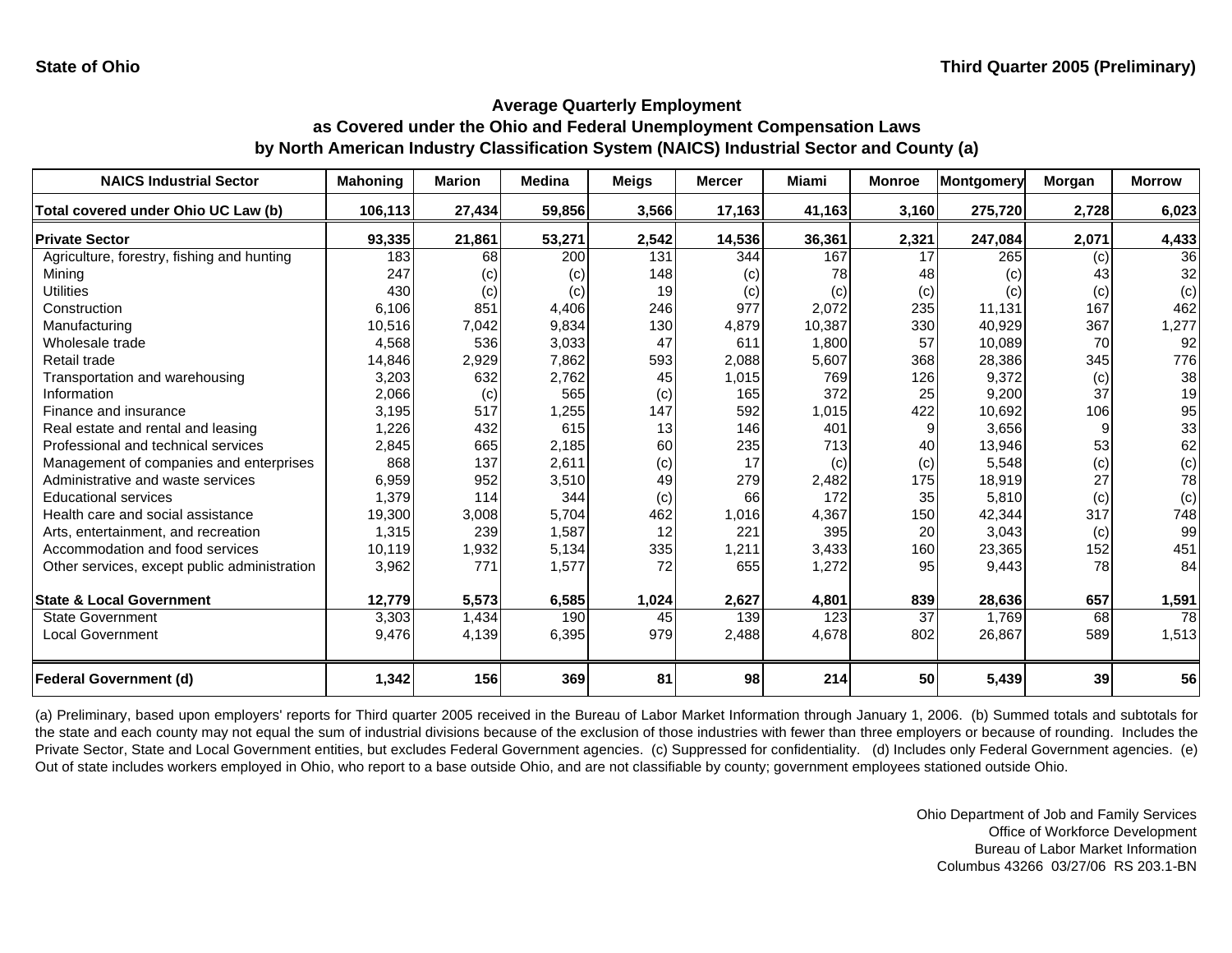| <b>NAICS Industrial Sector</b>               | <b>Muskingum</b> | <b>Noble</b> | <b>Ottawa</b> | <b>Paulding</b> | Perry | Pickaway | <b>Pike</b> | Portage | <b>Preble</b> | Putnam |
|----------------------------------------------|------------------|--------------|---------------|-----------------|-------|----------|-------------|---------|---------------|--------|
| Total covered under Ohio UC Law (b)          | 35,683           | 3,304        | 16,239        | 5,230           | 6,426 | 14,419   | 9,650       | 53,633  | 11,252        | 11,066 |
| <b>Private Sector</b>                        | 30,676           | 2,247        | 14,081        | 4,044           | 4,694 | 10,131   | 7,949       | 42,434  | 9,372         | 9,279  |
| Agriculture, forestry, fishing and hunting   | 23               | (c)          | 312           | 283             | 22    | 124      | 51          | 175     | 79            | 195    |
| Mining                                       | 291              | 136          | 153           | (c)             | 229   | (c)      | (c)         | 390     | (c)           | (c)    |
| <b>Utilities</b>                             | 194              | 12           | (c)           | (c)             | 29    | (c)      | (c)         | 11      | (c)           | (c)    |
| Construction                                 | 1,373            | 123          | 621           | 149             | 634   | 795      | 576         | 2,550   | 460           | 1,099  |
| Manufacturing                                | 5,565            | 516          | 2,474         | 1,510           | 1,137 | 2,349    | 3,550       | 12,144  | 3,389         | 2,830  |
| Wholesale trade                              | 1,236            | 94           | 530           | 199             | 83    | 365      | 102         | 2,432   | 387           | 271    |
| Retail trade                                 | 6,393            | 348          | 1,930         | 475             | 698   | 1,673    | 954         | 5,759   | 1,397         | 1,289  |
| Transportation and warehousing               | 603              | 61           | 460           | 120             | 62    | 141      | 114         | 1,047   | 216           | 263    |
| Information                                  | 333              | 12           | 93            | 25              | 32    | 74       | 50          | 411     | 56            | 66     |
| Finance and insurance                        | 927              | 72           | 391           | 91              | 218   | 316      | 186         | 760     | 212           | 363    |
| Real estate and rental and leasing           | 298              | (c)          | 223           | 35              | 40    | 139      | 81          | 505     | 99            | 40     |
| Professional and technical services          | 472              | 24           | 188           | 140             | 101   | 246      | 131         | 1,379   | 164           | 131    |
| Management of companies and enterprises      | 107              | (c)          | (c)           | (c)             | (c)   | 86       | (c)         | 516     | (c)           | (c)    |
| Administrative and waste services            | 922              | 21           | 191           | 46              | 77    | 309      | 166         | 1,544   | 490           | 246    |
| <b>Educational services</b>                  | 590              | (c)          | (c)           | (c)             | (c)   |          | (c)         | 639     | (c)           | (c)    |
| Health care and social assistance            | 6,290            | 532          | 1,386         | 431             | 636   | 1,805    | 995         | 3,417   | 1,123         | 1,020  |
| Arts, entertainment, and recreation          | 480              | (c)          | 928           | (c)             | 45    | 290      | 51          | 2,130   | 122           | 135    |
| Accommodation and food services              | 3,264            | 208          | 2,801         | 309             | 435   | 1,037    | 661         | 4,848   | 802           | 795    |
| Other services, except public administration | 1,314            | 50           | 536           | 124             | 163   | 335      | 158         | 1,777   | 294           | 390    |
|                                              |                  |              |               |                 |       |          |             |         |               |        |
| <b>State &amp; Local Government</b>          | 5,007            | 1,057        | 2,158         | 1,186           | 1,732 | 4,289    | 1,701       | 11,199  | 1,880         | 1,787  |
| <b>State Government</b>                      | 441              | (c)          | 233           | 29              | 46    | 1,494    | 85          | (c)     | 189           | 52     |
| <b>Local Government</b>                      | 4,566            | (c)          | 1,925         | 1,157           | 1,686 | 2,795    | 1,616       | (c)     | 1,691         | 1,735  |
| Federal Government (d)                       | 286              | 27           | 172           | 52              | 74    | 91       | 71          | 293     | 94            | 85     |

(a) Preliminary, based upon employers' reports for Third quarter 2005 received in the Bureau of Labor Market Information through January 1, 2006. (b) Summed totals and subtotals for the state and each county may not equal the sum of industrial divisions because of the exclusion of those industries with fewer than three employers or because of rounding. Includes the Private Sector, State and Local Government entities, but excludes Federal Government agencies. (c) Suppressed for confidentiality. (d) Includes only Federal Government agencies. (e) Out of state includes workers employed in Ohio, who report to a base outside Ohio, and are not classifiable by county; government employees stationed outside Ohio.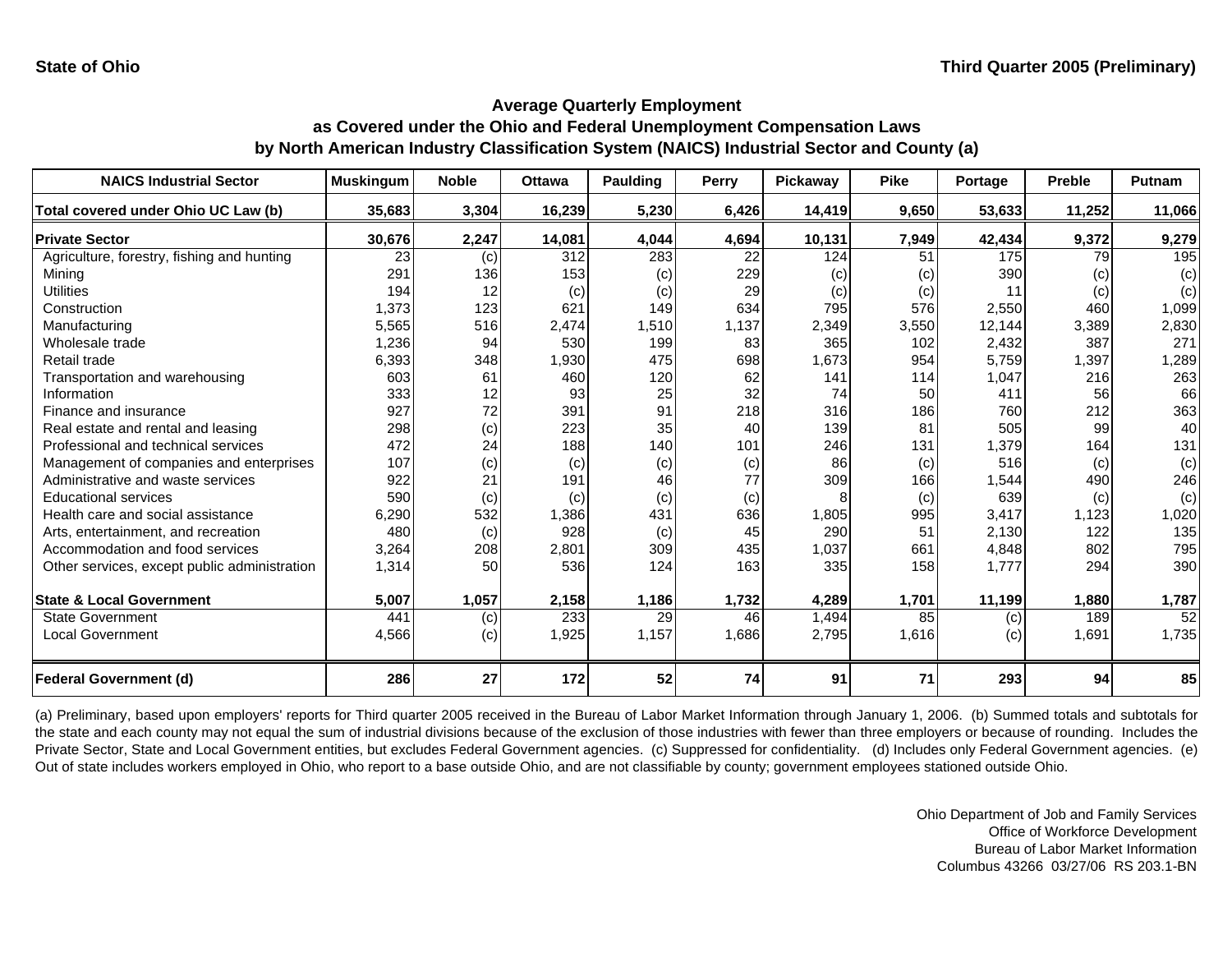| <b>NAICS Industrial Sector</b>               | <b>Richland</b> | <b>Ross</b> | <b>Sandusky</b> | <b>Scioto</b> | <b>Seneca</b> | <b>Shelby</b> | <b>Stark</b> | <b>Summit</b> | <b>Trumbull</b> | <b>Tuscarawas</b> |
|----------------------------------------------|-----------------|-------------|-----------------|---------------|---------------|---------------|--------------|---------------|-----------------|-------------------|
| Total covered under Ohio UC Law (b)          | 57,506          | 25,607      | 26,696          | 23,737        | 21,804        | 30,784        | 165,357      | 268,966       | 83,332          | 36,035            |
| <b>Private Sector</b>                        | 49,691          | 20,822      | 23,540          | 18,991        | 19,022        | 28,068        | 147,810      | 242,993       | 74,097          | 31,822            |
| Agriculture, forestry, fishing and hunting   | 144             | 91          | 730             | 80            | 321           | 55            | 300          | 213           | 59              | 224               |
| Mining                                       | (c)             | 21          | (c)             | 20            | 141           | (c)           | 324          | 75            | 88              | 438               |
| Utilities                                    | (c)             | 183         | (c)             | 115           | 109           | (c)           | 621          | 2,209         | 142             | 58                |
| Construction                                 | 2,405           | 1,042       | 1,037           | 1,059         | 1,152         | 1,517         | 9,381        | 11,962        | 3,119           | 1,649             |
| Manufacturing                                | 13,482          | 4,219       | 8,670           | 2,343         | 5,066         | 14,078        | 29,921       | 37,007        | 21,345          | 8,115             |
| Wholesale trade                              | 2,249           | 622         | 655             | 337           | 632           | 1,892         | 7,220        | 14,074        | 2,629           | 1,377             |
| Retail trade                                 | 7,607           | 3,671       | 2,934           | 3,017         | 2,134         | 2,452         | 21,405       | 32,769        | 11,667          | 4,625             |
| Transportation and warehousing               | 1,188           | 473         | 303             | 489           | 454           | 831           | 2,849        | 8,422         | 2,740           | 939               |
| Information                                  | 1,085           | 509         | 299             | 241           | 239           | 224           | 2,036        | 4,001         | 562             | 490               |
| Finance and insurance                        | 1,237           | 577         | 531             | 542           | 761           | 323           | 5.818        | 9,805         | 1.860           | 803               |
| Real estate and rental and leasing           | 473             | 173         | 331             | 204           | 111           | 202           | 1,683        | 3,156         | 1,119           | 324               |
| Professional and technical services          | 982             | 327         | 330             | 373           | 384           | 287           | 4,781        | 11,102        | 1,848           | 746               |
| Management of companies and enterprises      | 120             | 220         | 117             | 65            | 274           | (c)           | 816          | 13,310        | 583             | 165               |
| Administrative and waste services            | 3,248           | 964         | 1,303           | 913           | 928           | 1,723         | 9,239        | 18,908        | 4,715           | 1,343             |
| <b>Educational services</b>                  | 418             | 120         | (c)             | 172           | 764           | 130           | 2,807        | 3,338         | 745             | 172               |
| Health care and social assistance            | 7,232           | 3,995       | 2,844           | 5,985         | 2,763         | 1,880         | 25,397       | 37,060        | 10,430          | 4,676             |
| Arts, entertainment, and recreation          | 695             | 390         | 477             | 159           | 212           | 94            | 2,184        | 4,383         | 1,285           | 537               |
| Accommodation and food services              | 4,898           | 2,624       | 1,872           | 2,395         | 1,804         | 1,555         | 14,543       | 22,504        | 6,851           | 3,799             |
| Other services, except public administration | 2,054           | 602         | 864             | 483           | 772           | 691           | 6,484        | 8,695         | 2,310           | 1,343             |
| <b>State &amp; Local Government</b>          | 7,814           | 4,784       | 3,157           | 4,746         | 2,782         | 2,716         | 17,547       | 25,972        | 9,235           | 4,213             |
| <b>State Government</b>                      | 1,667           | 1,730       | 211             | 1,569         | (c)           | 338           | 1,347        | 4,380         | 853             | 466               |
| <b>Local Government</b>                      | 6,147           | 3,054       | 2,946           | 3,177         | (c)           | 2,378         | 16,200       | 21,592        | 8,382           | 3,747             |
|                                              |                 |             |                 |               |               |               |              |               |                 |                   |
| <b>Federal Government (d)</b>                | 645             | 1,389       | 116             | 178           | 136           | 97            | 1,135        | 2,308         | 475             | 216               |

(a) Preliminary, based upon employers' reports for Third quarter 2005 received in the Bureau of Labor Market Information through January 1, 2006. (b) Summed totals and subtotals for the state and each county may not equal the sum of industrial divisions because of the exclusion of those industries with fewer than three employers or because of rounding. Includes the Private Sector, State and Local Government entities, but excludes Federal Government agencies. (c) Suppressed for confidentiality. (d) Includes only Federal Government agencies. (e) Out of state includes workers employed in Ohio, who report to a base outside Ohio, and are not classifiable by county; government employees stationed outside Ohio.